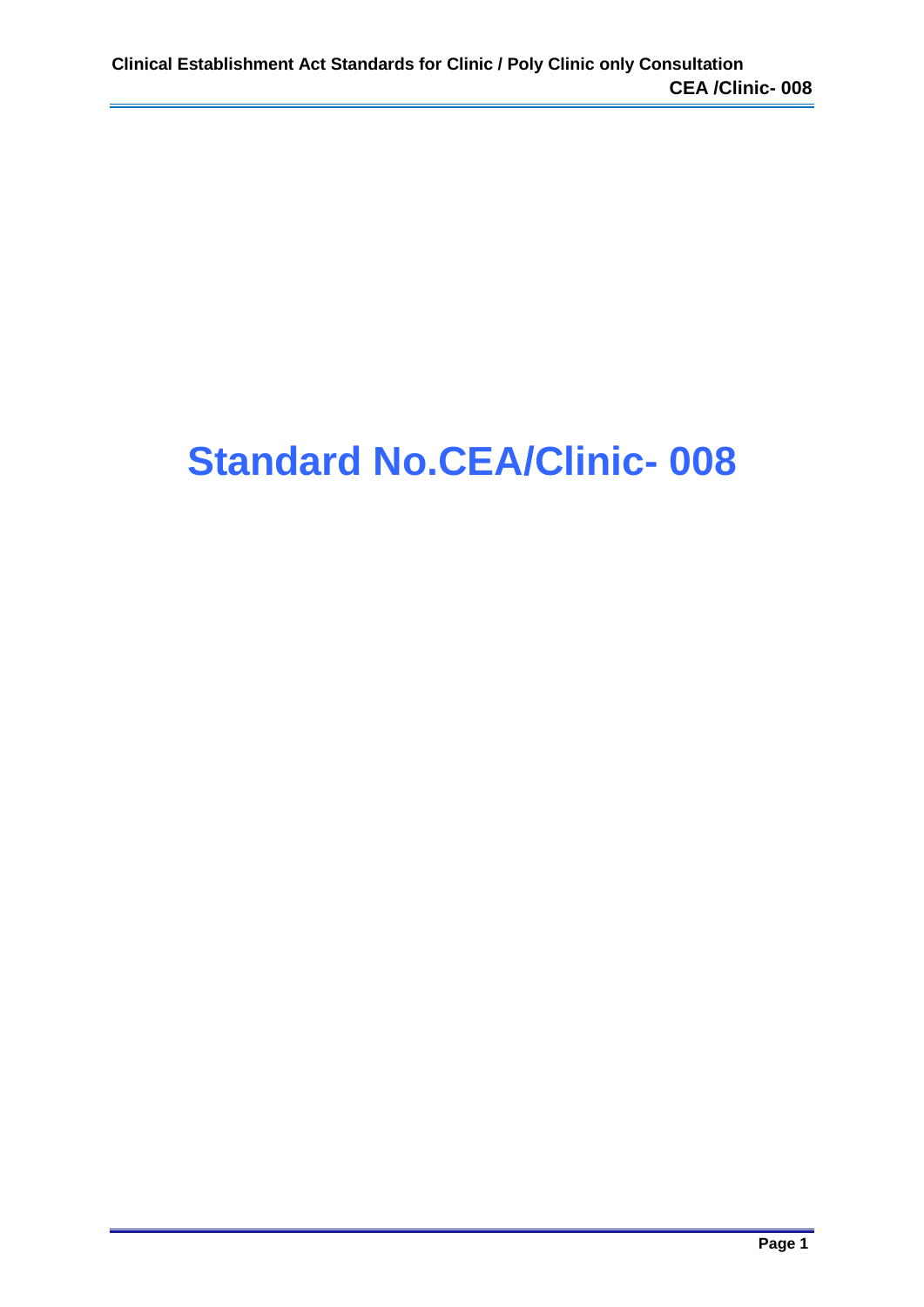# **Clinical Establishment Act Standard for Clinic / Polyclinic only Consultation**

## **Standard No.CEA/Clinic- 008**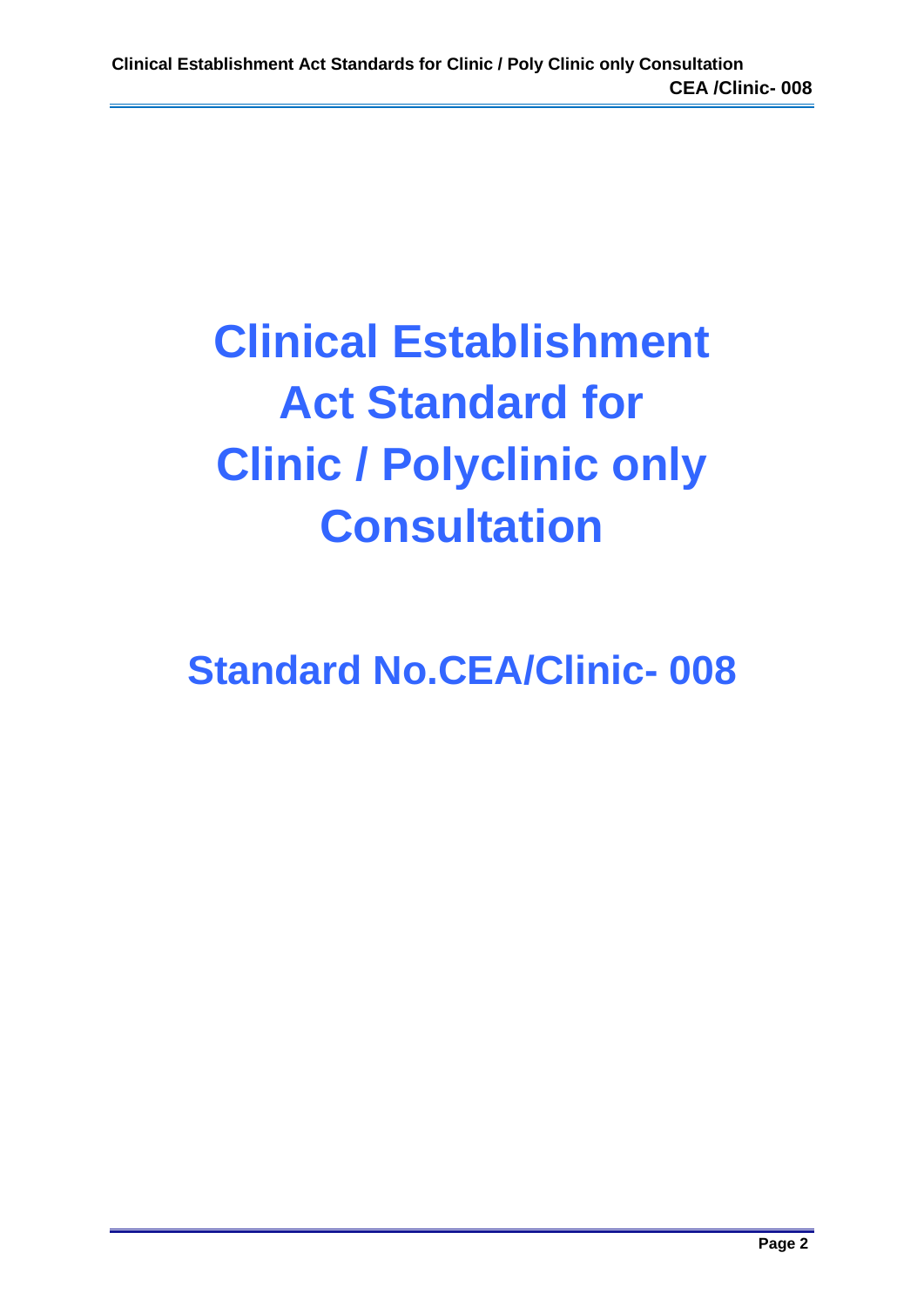## **Introduction**

**In 2010 Clinical Establishments (Registration and Regulation) Act, 2010** has been enacted by the Central Government to provide for registration and regulation of all clinical establishments in the country with a view to prescribe the minimum standards of facilities and services provided by them.

The Ministry has notified the "National Council for Clinical Establishments" and 'The Clinical Establishments (Central Government) Rules, 2012" under this Act vide Gazette. *This Act is applicable to all kinds of clinical establishments from the public and private sectors, of all recognized systems of medicine including single doctor clinics. The only exception will be establishments run by the Armed forces.*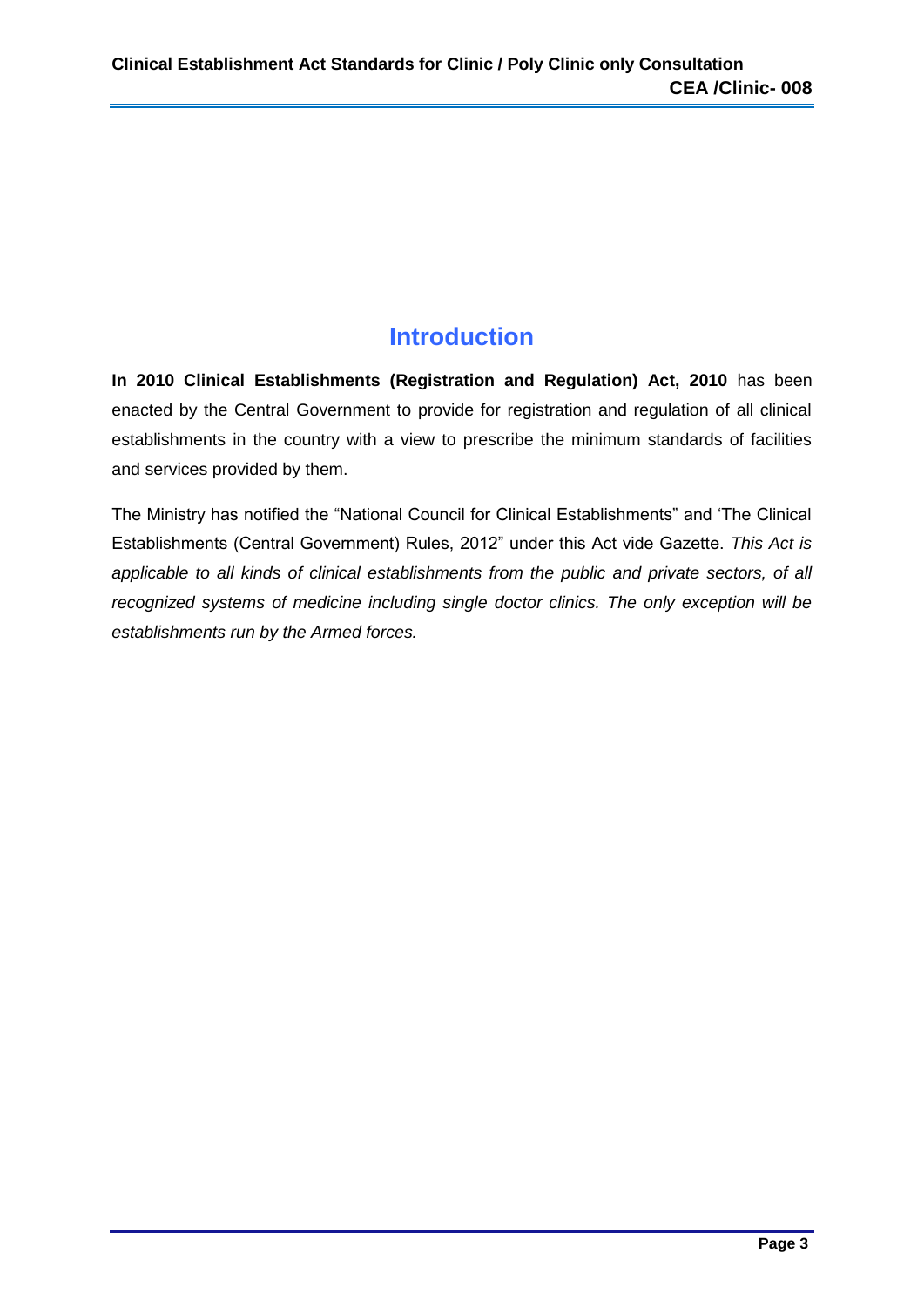#### **Table of Contents**

| Sr. No. | <b>Particulars</b>                  | Page No. |
|---------|-------------------------------------|----------|
| 1.      | <b>Definition</b>                   |          |
| 2.      | Scope sub-centre (as applicable)    |          |
| 3.      | Infrastructure                      |          |
| 4.      | <b>Furniture &amp; Fixture</b>      |          |
| 5.      | <b>Human Resource</b>               |          |
| 6.      | Equipment/Instruments/Drugs         |          |
| 7.      | <b>Support Service</b>              |          |
| 8.      | <b>Legal/Statutory Requirements</b> |          |
| 9.      | Record Maintenance and Reporting    |          |
| 10.     | <b>Process</b>                      |          |
| 11.     | Annexure -1                         |          |
| 12.     | Annexure -2                         |          |
| 13.     | Annexure -3                         |          |
| 14.     | Annexure -4                         |          |
| 15.     | Annexure -5                         |          |
| 16.     | Glossary                            |          |
| 17.     |                                     |          |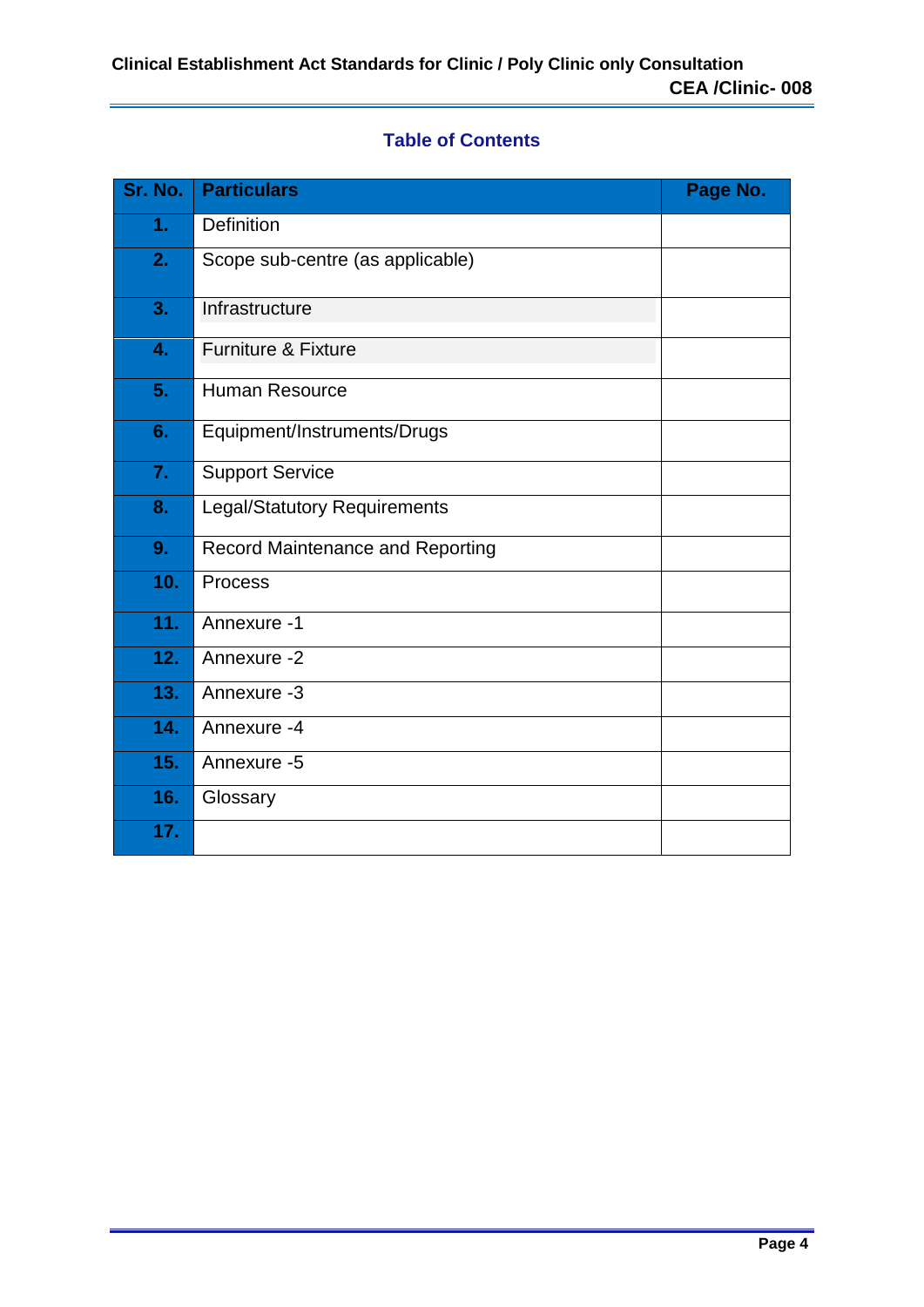#### **Clinic/Polyclinic Only Consultation**

#### **1. Definition**

- 1.1 A clinic may be defined as a Clinical establishment providing examination, consultation, prescription to outpatients including dispensing of medicines by a single / general practitioner/ specialist doctor /super-specialist doctor.
- 1.2 A polyclinic may be defined as a Clinical establishment providing examination, consultation, prescription to outpatients including dispensing of medicines by more than one doctor/ general practitioner/ specialist doctor /super-specialist doctor.
- 1.3 A few minor procedures like dressing and administering injections etc may be provided in the clinic/polyclinic however not requiring observation/short stay.

#### **2. Scope (as applicable)**

- 2.1 These set of common minimum standards framed are applicable to a single practitioner/more than one doctor clinic manned by a General physician/ specialist doctor/super specialist or a group of doctors who are themselves providing patient care services like dispensing of medicines, injection and dressing.
- 2.2 To provide examination, consultation, prescription to outpatients by a single doctor/ general physician / specialist doctors /super-specialist doctor or group of doctors who are themselves providing patient care services like dispensing of medicines, injection and dressing.
- 2.3 To deliver primary service in health education and health promotion;
- 2.4 To deliver health care services of rehabilitative nature.

#### 2.5 **Any or more than one of the following are included:**

- a) Gen Physician
- b) Cardiology
- c) Cardiothoracic surgery
- d) Dermatology
- e) ENT
- f) Endocrinology
- g) Gastroenterology
- h) Internal Medicine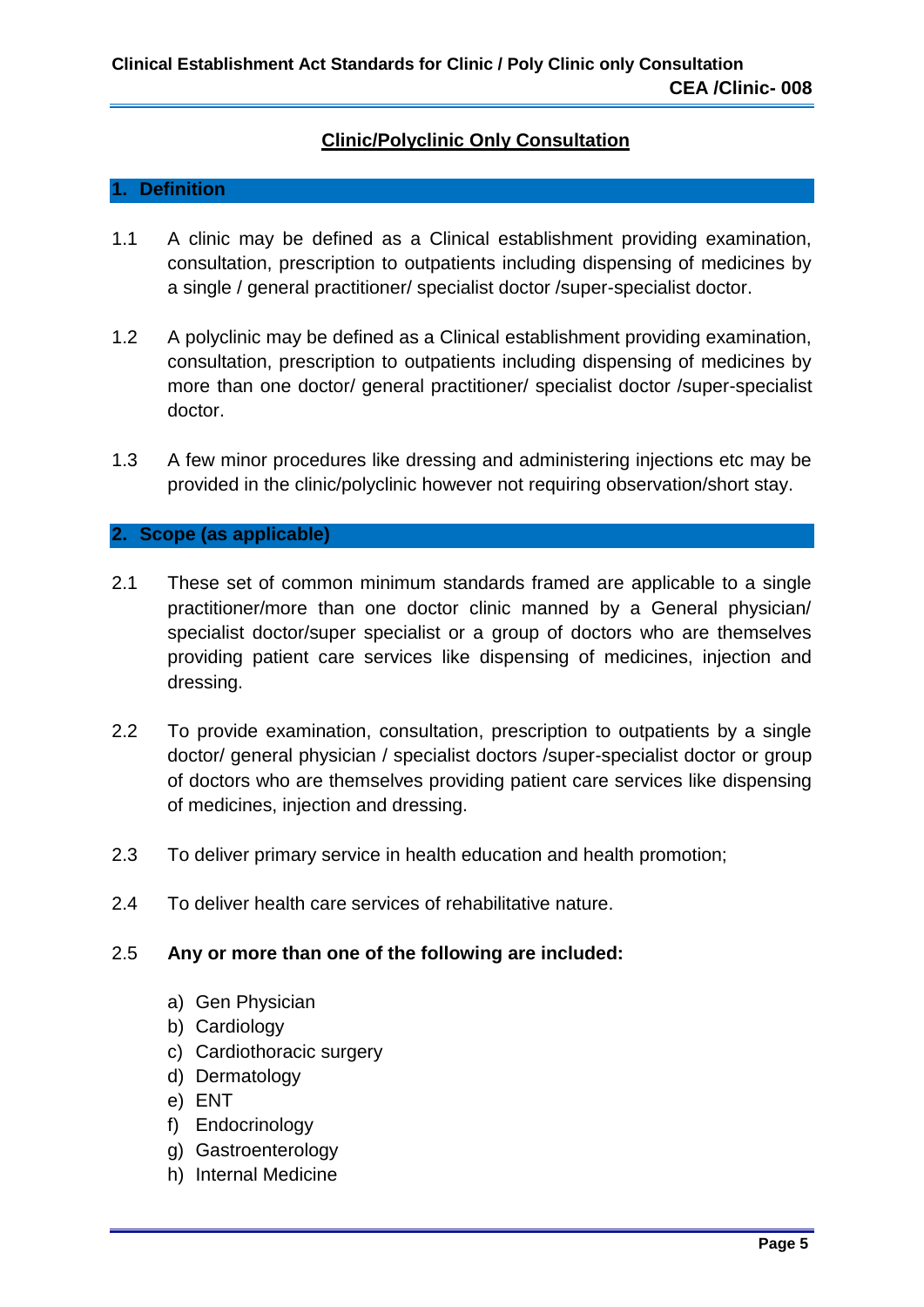- i) Gen Surgery
- j) GI –Surgery
- k) Gynecology & Obstetrics
- l) Medical/Surgical Oncology
- m) Nephrology
- n) Neurosurgery
- o) Neurology
- p) Ophthalmology
- q) Orthopedics
- r) Pediatrics/pediatric surgery
- s) Psychiatry
- t) Rheumatology
- u) Thoracic surgery
- v) Tuberculosis and Respiratory Disease
- w) Urology

#### **3. Infrastructure**

- 3.1 The physical facility shall be developed and maintained to provide safe and secure environment for patients, their families, staff and visitors. It shall be situated in a place having clean surroundings and shall comply with local byelaws in force, if any from time to time.
- 3.2 The minimum space requirement for carrying out the basic functions of the facility shall be as per Annexure 1.
- 3.3 The clinic facility shall be well illuminated, ventilated and clean with adequate water supply.
- 3.4 The clinic shall have a prominent board/signage displaying the name of the clinic in local language at the gate or on the building of the clinic.
- 3.5 The following other signage shall be well displayed in the language understood by the local public in the area:
	- a) Name of the doctors with registration number.
	- b) Fee structure of the various doctors/ specialist
	- c) Timings of the clinics (For ex from 8am -2pm)
	- d) Services provided within the Facility

#### **4. Furniture & Fixtures**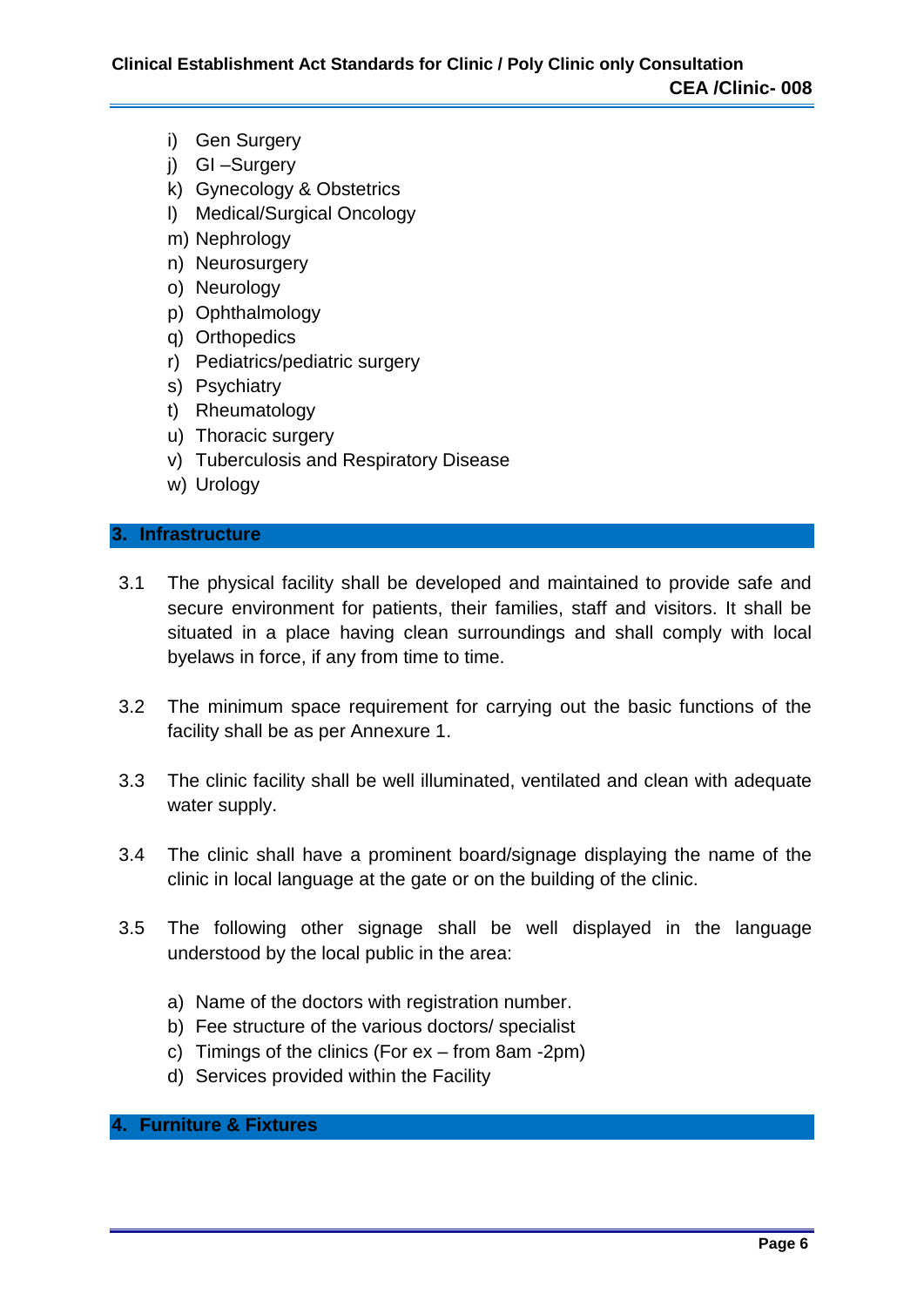- 4.1 Furniture and fixtures shall be available in accordance with the activities and workload of the Clinic/polyclinic.
- 4.2 The furniture and fixtures shall be functional all the time.For indicative list of items refer Annexure 2 (this list is indicative and not exhaustive).

#### **5. Human Resource**

- 5.1 The general practitioner/ specialist doctor /super-specialist doctors as per the scope of the clinic/polyclinic shall be registered with State/Central Medical Council of India
- 5.2 The services provided by the medical professionals shall be in consonance with their qualification, training, registration.
- 5.3 In a clinic/polyclinic minimum one support staff must be available to meet the care treatment and service needs of the patient. However number may depend upon the workload and scope of the service being provided by the clinical establishment.

#### **6. Equipment/instruments/drugs**

- 6.1 The clinic/polyclinic shall have essential equipments as per Annexure3, and emergency equipment Annexure 4.
- 6.2 Other equipment as per the scope of service being practiced shall be available.
- 6.3 Adequate space for storage of equipment and medicines shall be provided and if available medicines shall be stored as per manufacturer's guidelines. The equipment shall be of adequate capacity to meet work load requirement.
- 6.4 All equipment shall be in good working condition at all times. Periodic inspection, cleaning, maintenance of equipment shall be done.
- 6.5 The clinic/polyclinic shall have basic minimal essential drugs as per Annexure 6, however other drugs as per the scope of service being practiced may also be available.

#### **7. Support Service**

7.1 In a clinic/polyclinic minimum one support staff must be available to meet the care treatment and service needs of the patient. However number may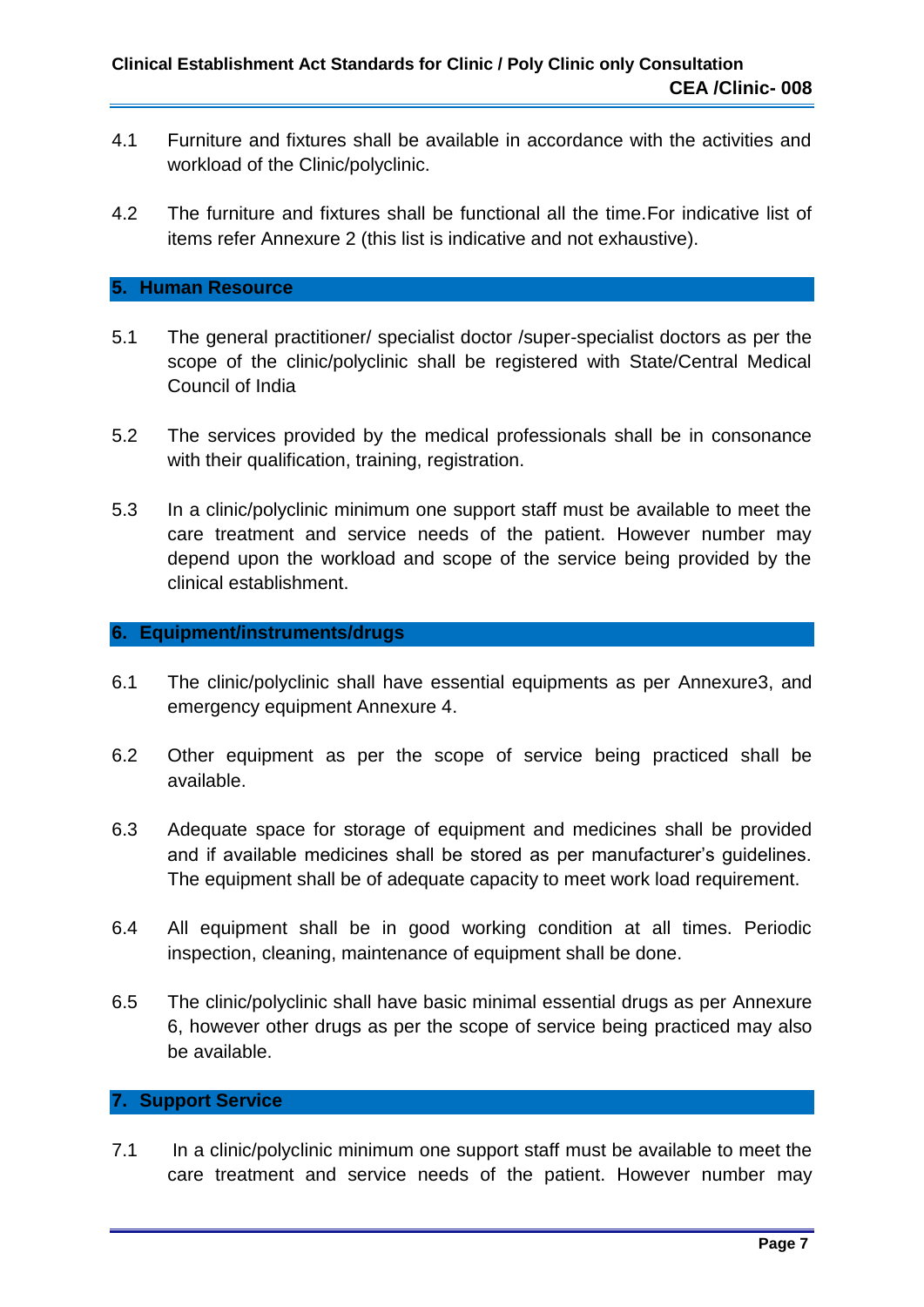depend upon the workload and scope of the service being provided by the clinical establishment.

#### **8. Legal/Statutory Requirements**

| S <sub>r</sub><br><b>No</b> | <b>Name of the Act/License</b>                                                         | <b>Licensing body</b>                                |
|-----------------------------|----------------------------------------------------------------------------------------|------------------------------------------------------|
| -1                          | Registration of<br>doctor<br>with I<br>medical<br><b>Central/State Medical Council</b> | <b>MCI/State Medical Council</b><br>as applicable    |
| $\overline{2}$              | Biomedical Management & Handling Rules,<br>1998                                        | <b>State</b><br>pollution<br>control<br><b>Board</b> |
| 3                           | Provisional registration of the Clinic                                                 | <b>State Council</b>                                 |

#### **9. Record Maintenance and reporting**

- 9.1 Every Clinical Establishment shall maintain medical records of patients treated by it and health information and statistics in respect of national programmes and furnish the same to the district authorities in form of quarterly reports.
- 9.2 Copies of all records and statistics shall be kept with the clinical establishment concerned for at least 3 or 5 years or in accordance with CEA act rules
- 9.3 All clinical establishments shall be responsible for submission of information and statistics in time of emergency or disaster or epidemic situation or as required from time to time by National Council CEA 2010.

#### **10.Process**

#### **10.1 Registration**

10.1.1 Every patient visiting the clinic shall be registered.

#### **10.2 Assessment**

10.2.1Every patient shall undergo assessment, during the course of assessment, the patient findings, medications and investigations should be documented with working diagnosis, legibly in the assessment/OPD prescription with the signature of the consultant/ Specialist / super Specialist with date and time.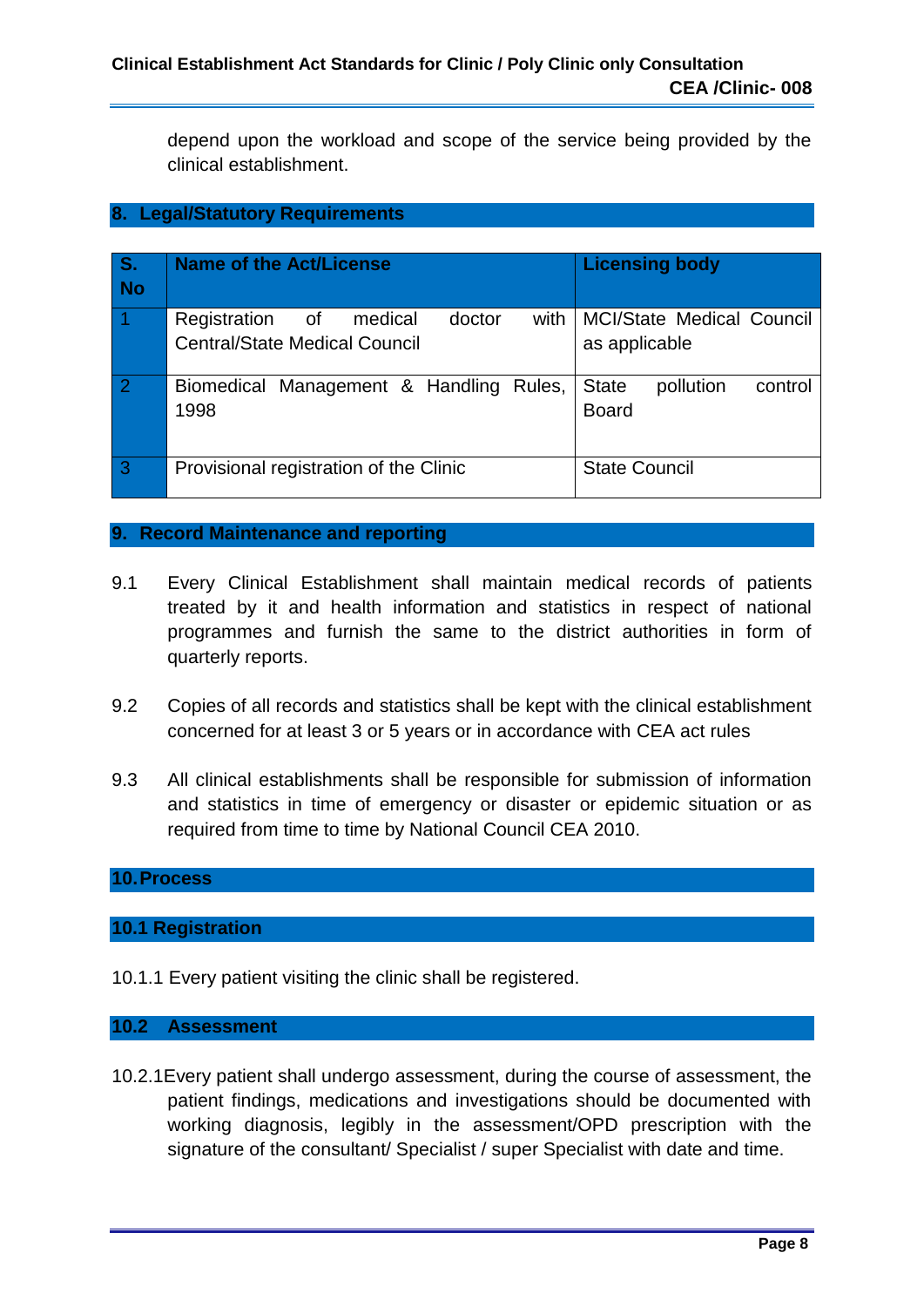#### **10.3 Infection Control**

- 10.3.1 The clinic shall take all precautions to control infections like practicing hand hygiene etc.
- 10.3.2 Availability of clean water for hand washing /liberal use of sanitizer shall be maintained throughout the working hours of the clinic.
- 10.3.3 Sanitation and hygiene of the toilets if available shall be maintained.
- 10.3.4 Mopping of all patient care areas with disinfectant shall be done at least once a day

#### 10.4 **Safety Considerations**

- 10.4.1 The clinic shall ensure to take care of patient safety aspects like patient fall, etc.
- 10.4.2 The clinic shall be kept pest and termite free.

#### **10.5 Biomedical waste Management**

- 10.5.1 Biomedical waste shall be managed in accordance with the BMW management and handling Rules, 1998.
- 10.5.2 Clinic waste generated shall be segregated at source.
- 10.5.3 Needles and sharp waste shall be stored in puncture proof container

#### **10.6 First aid**

10.6.1 Provision shall be made for providing First Aid.

10.6.2 Contact details of ambulance hospital etc shall be available in cae of emergency.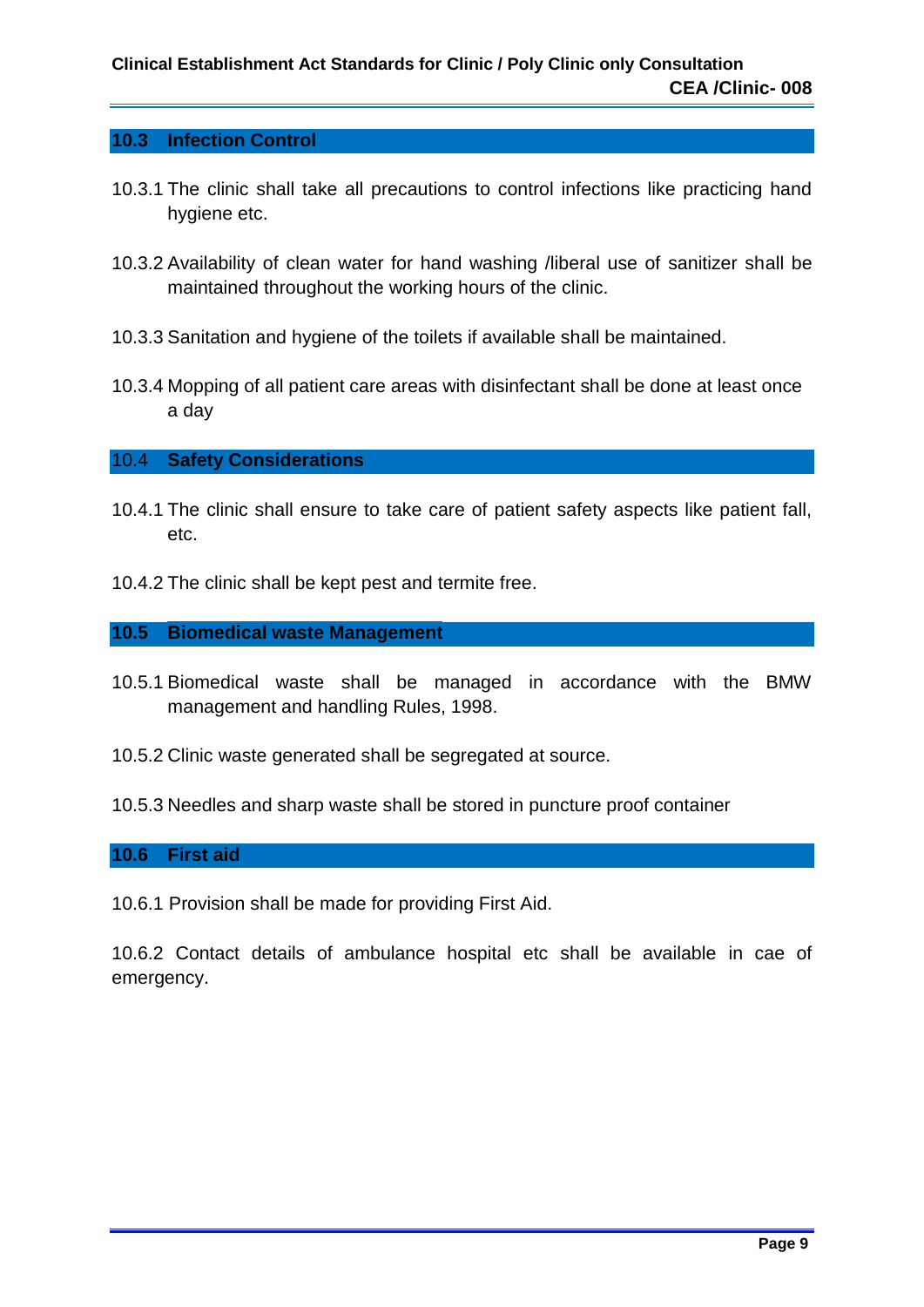#### **Infrastructure Requirement**

**Minimum area required for clinic shall be as follows:**

|        | <b>COMMON AREA (approx)</b> |                | <b>Operatory</b><br>(approx)                           |                                                                                                                                                                         |
|--------|-----------------------------|----------------|--------------------------------------------------------|-------------------------------------------------------------------------------------------------------------------------------------------------------------------------|
| clinic | <b>Reception</b>            | <b>Waiting</b> | consultation<br>room<br><b>Ancillary</b><br>area/space | <b>Remarks</b>                                                                                                                                                          |
|        | 35sqft carpet area          |                | 70 sq ft carpet<br>area including<br>storage           | Area specified<br>under<br>consultation room<br>is only for single<br>clinic and shall be<br>multiplied<br>accordingly by<br>the number of<br>consultation<br>chambers. |

Note: Reception, waiting, consultation room etc shall be adequate as per the requirement and workload of the clinic.

Ancillary area/space: Storage of records, reagents, consumables, stationary etc and eating area for staff.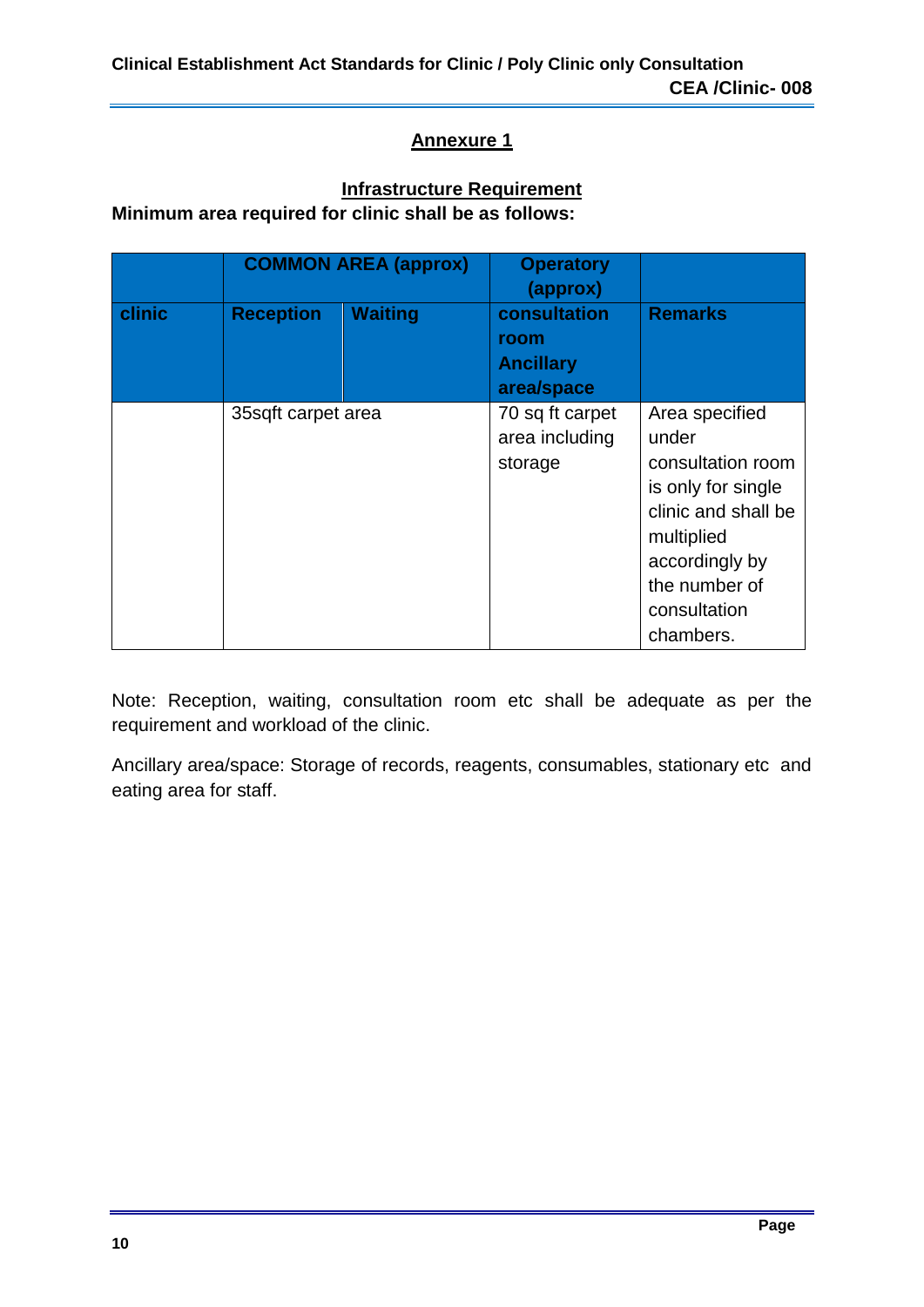## **Furniture/fixtures**

| <b>S.N.</b>    | <b>Articles</b>                  |
|----------------|----------------------------------|
| 1 <sub>1</sub> | Table                            |
| 2.             | Chairs                           |
| 3.             | <b>Examination Table/couch</b>   |
| 4.             | <b>Screens</b>                   |
| 5.             | Foot Step                        |
| 6.             | <b>Stools</b>                    |
| 7.             | Storage Cabinet for records etc. |
| 8.             | <b>BMW</b> storage area          |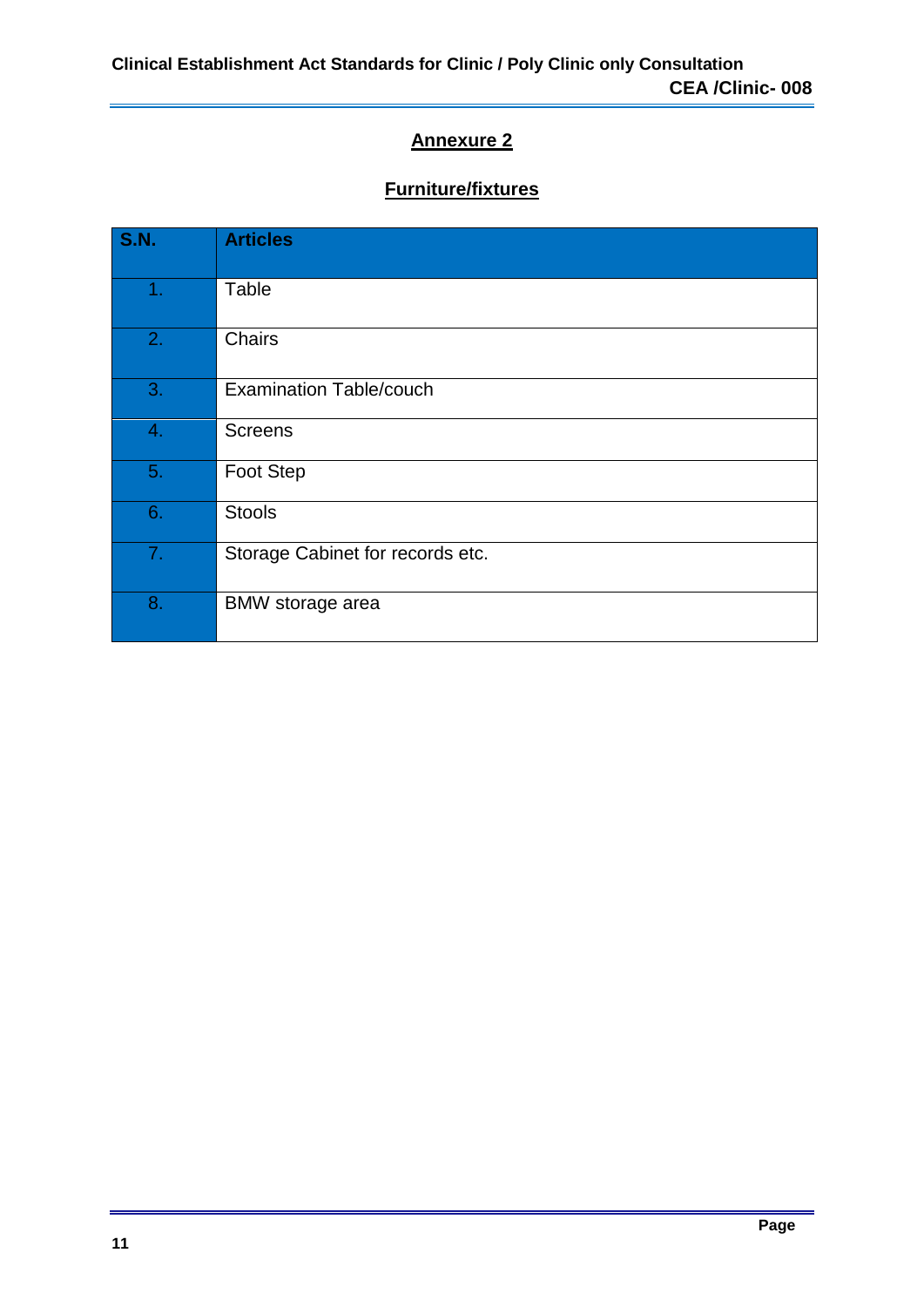## **Equipment/Instrument**

### **I. Essential Equipment**

| <b>S. No.</b>  | Name of the equipment               | <b>Minimum</b><br><b>Specifications</b> | No. of equipment |
|----------------|-------------------------------------|-----------------------------------------|------------------|
|                | Stethoscope                         |                                         |                  |
| $\overline{2}$ | Thermometer                         | <b>Digital</b>                          |                  |
| 3              | Torch (flash lights)                |                                         | 1                |
| 4              | Sphygmomanometer(B.P.<br>Apparatus) | Digital                                 |                  |
| 5              | Weighing<br>machine(Optional)       | Adult                                   |                  |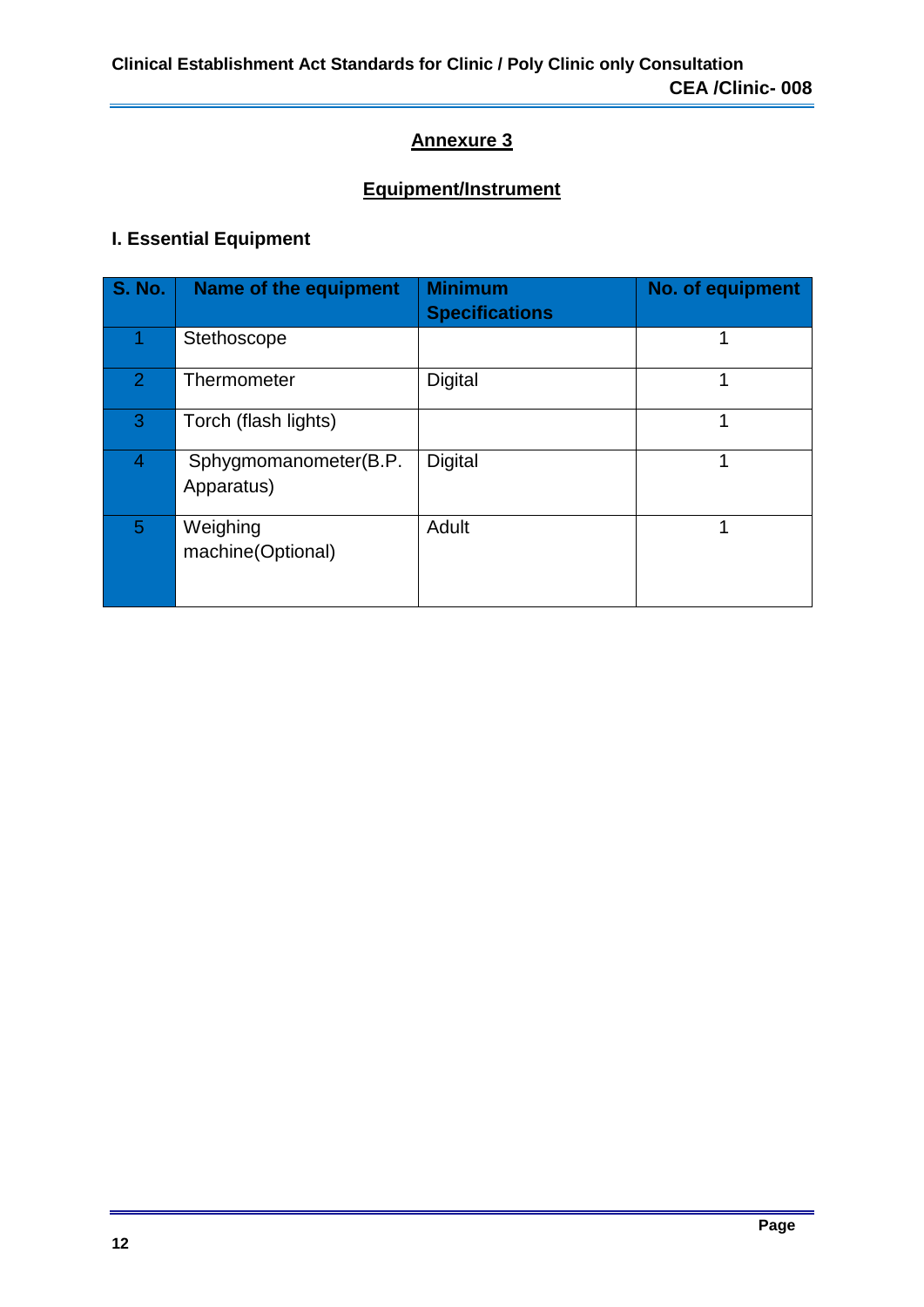## **I. Emergency Equipment**

| IS. | Name of the equipment                          | <b>Minimum</b>        | No. of equipment |
|-----|------------------------------------------------|-----------------------|------------------|
| No. |                                                | <b>Specifications</b> |                  |
|     | <b>Resuscitation Equipment</b>                 | Adult                 |                  |
|     | Ambu Bag/Air Way                               | Pediatric             |                  |
|     | Concentrator/<br>Oxygen<br>Cylinder (Portable) |                       |                  |
| -3  | <b>Fire Extinguisher</b>                       |                       |                  |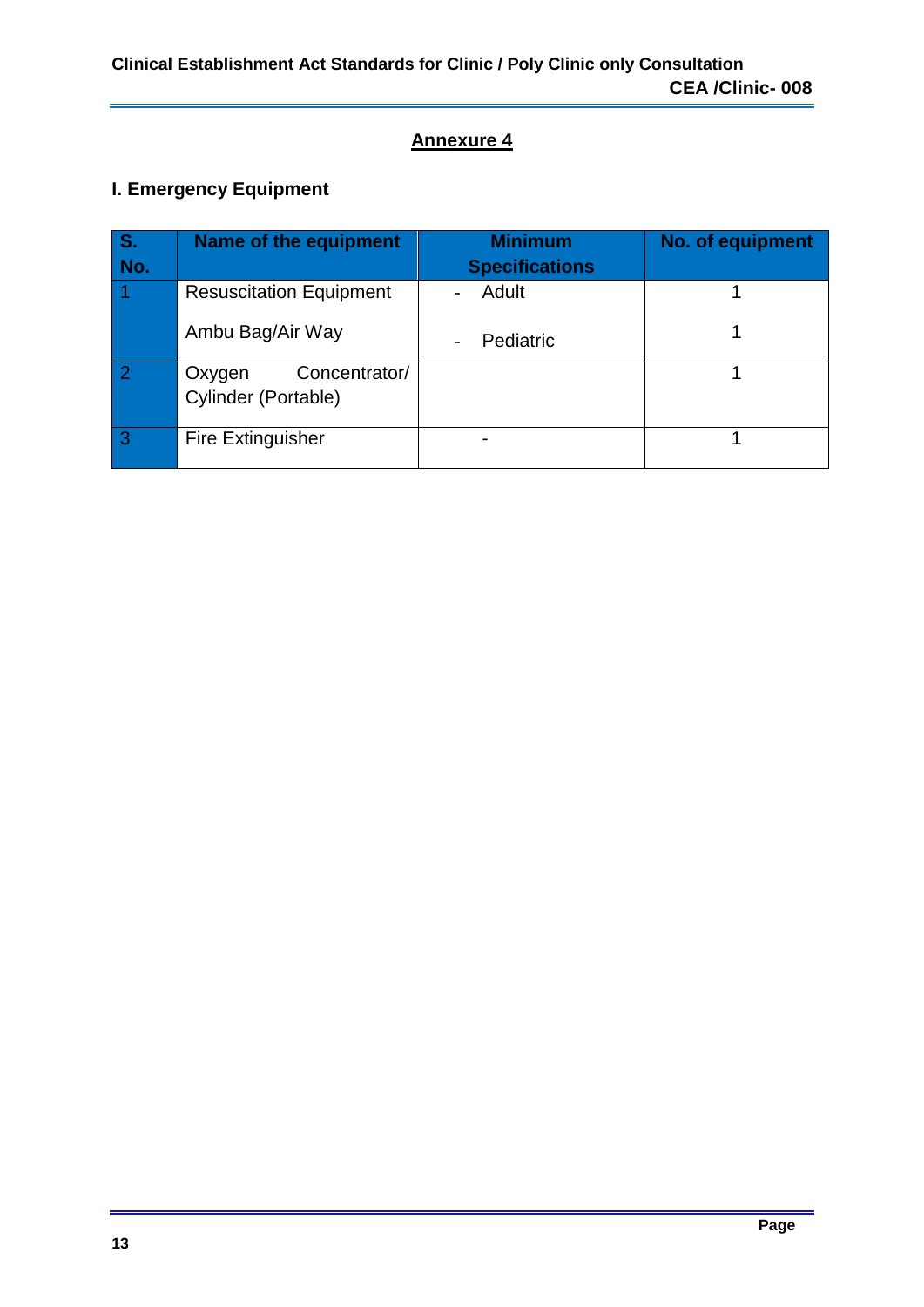### **I. Emergency Drugs**

| S.<br>No.      | <b>Name of the Drug</b>              | <b>Minimum Quantity</b> |
|----------------|--------------------------------------|-------------------------|
| 1              | Inj Adrenaline                       | 2A                      |
| $\overline{2}$ | Inj Hydrocortisone                   | 1 vial                  |
| 3              | Inj Atropine                         | 1 Ampoule               |
| 5              | InjAvil                              | 1 Ampoule               |
| 6              | InjPhenargan                         | 1 Ampoule               |
| $\overline{7}$ | Inj. Deryphyline                     | 1 Ampoule               |
| 8              | Inj. Frusemide                       | 1 Ampoule               |
| $\overline{9}$ | Inj. Metoclopramide                  | 1 Ampoule               |
| 10             | Inj. Dexamethasone                   | 1 Ampoule               |
| 11             | Inj. Diazepam                        | 1 Ampoule               |
| 12             | Inj.<br>Dicyclomine<br>Hydrochloride | 1 Ampoule               |
| 13             | Inj. 5% dextrose infusion            | 1 Vac                   |
| 14             | Inj. Normal saline                   | 1 Vac                   |